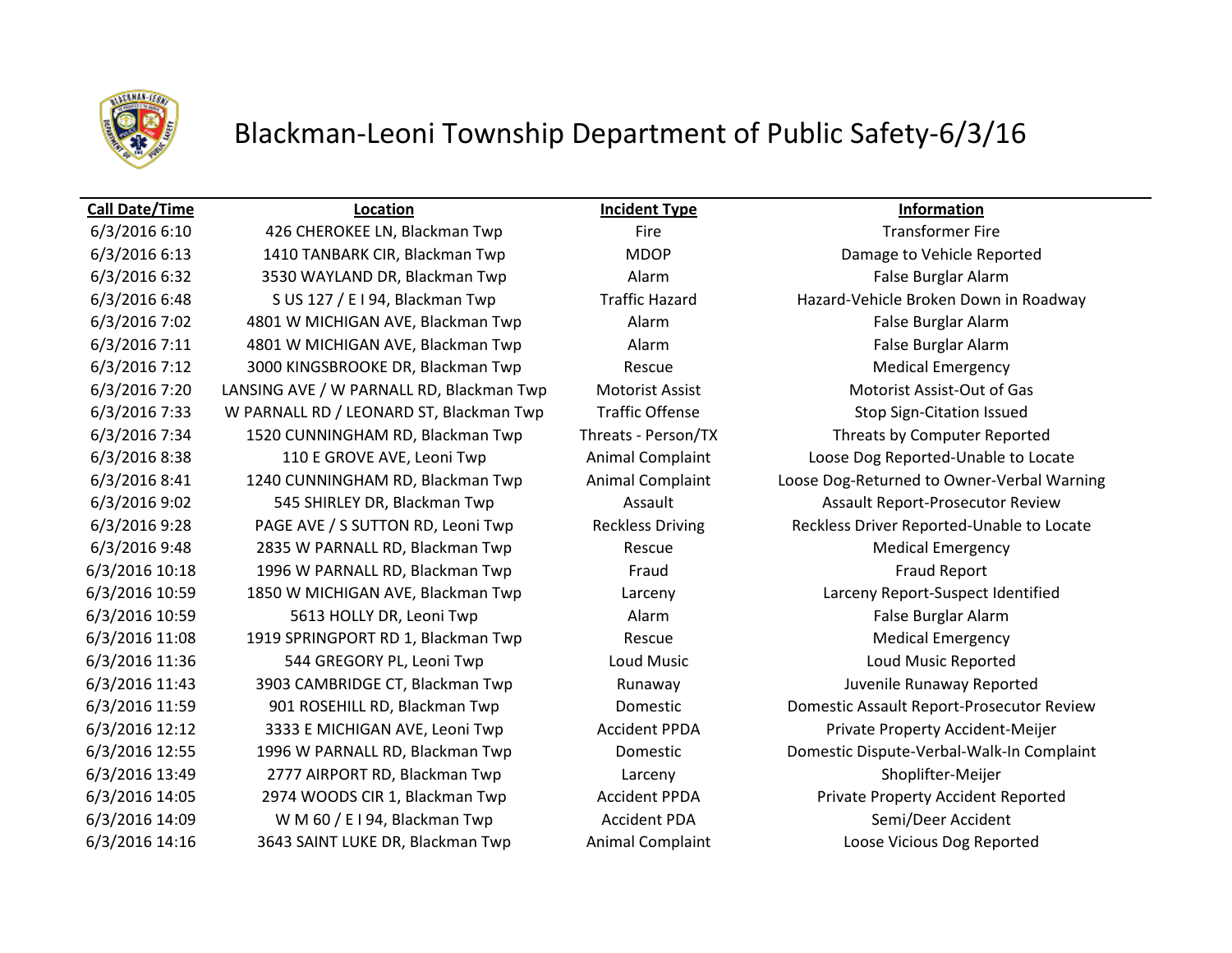

# Blackman-Leoni Township Department of Public Safety-6/3/16

6/3/2016 14:43 4543 TUDOR LN, Blackman Twp Rescue Medical Emergency 6/3/2016 18:10 1700 W MICHIGAN AVE, Blackman Twp Larceny Shoplifter-Wal-Mart 6/3/2016 19:28 3300 SPIREA CT, Blackman Twp Rescue Rescue Medical Emergency 6/3/2016 20:19 3300 SPIREA CT, Blackman Twp Rescue Medical Emergency 6/3/2016 20:47 3579 NASH DR, Leoni Twp Child Abuse/Neglect Child Abuse Report 6/3/2016 20:54 FLANSBURG RD / FALAHEE RD, Leoni Twp Fire Fire Control Bon-Fire-Extinguished

**Call Date/Time Location Incident Type Information**

6/3/2016 14:17 W PARNALL RD / N US 127, Blackman Twp Accident PDA Two Vehicle Accident-No Injuries 6/3/2016 14:21 3600 ONEILL DR, Blackman Twp Animal Complaint Report of Dog Left in Vehicle-Unable to Locate-Sam's Club 6/3/2016 14:43 1412 GALLERY PLACE DR 1, Blackman Twp Domestic Domestic Dispute-Verbal 6/3/2016 15:25 4205 PAGE AVE, Leoni Twp Disorderly Trouble with Subject Refusing to Leave 6/3/2016 15:51 S US 127 / PAGE AVE, Leoni Twp Motorist Assist Motorist Assist-Vehicle Problems 6/3/2016 15:55 3090 COOPER RD, Blackman Twp Suspicious Situation Suspicious Situation Reported-Checked OK 6/3/2016 16:02 1138 OAKBROOK E, Rives Twp Assist Assist Assist Lackson County Sheriff's Department 6/3/2016 16:36 5200 PAGE AVE, Leoni Twp Fire Fire Burning Complaint-Subject Burning Furniture 6/3/2016 17:09 2233 W PARNALL RD, Blackman Twp Missing Person Missing Person Reported-Entered in Computer 6/3/2016 17:28 314 VISTA DR, Leoni Twp Fraud Credit Card Fraud Report 6/3/2016 17:53 5436 RIDGEWOOD VISTA DR, Leoni Twp Domestic Domestic Dispute-Verbal 6/3/2016 18:27 4199 HAWKINS RD, Leoni Twp Domestic Domestic Dispute-Verbal 6/3/2016 18:36 241 BROAD ST, Leoni Twp Animal Complaint Loose Dog Reported-Unable to Locate 6/3/2016 18:40 5995 UPDYKE RD, Leoni Twp Peace Officer Stand-By While Belongings Picked-Up 6/3/2016 19:10 5TH ST / N LAKESIDE DR, Leoni Twp Domestic Domestic Dispute-Verbal 6/3/2016 19:26 2748 GRANADA DR, Blackman Twp Disorderly Trouble with Subject Reported-Granada Apartments 6/3/2016 19:42 4313 ORIOLE DR, Blackman Twp Reckless Driving Reckless Driver Reported-Unable to Locate 6/3/2016 19:51 S US 127 / W I 94, Blackman Twp Traffic Hazard Hazard-Shelving Unit in Roadway 6/3/2016 19:52 E I 94 / N US 127, Blackman Twp Fire Fire Grass Fire on Shoulder of Highway 6/3/2016 20:16 3501 WILDWOOD AVE, Blackman Twp Hit and Run Private Property Hit and Run-Airport Lanes 6/3/2016 20:40 E I 94 / RACE RD, Leoni Twp Motorist Assist Motorist Assist Motorist Assist-Flat Tire 6/3/2016 20:44 6745 ANN ARBOR RD, Leoni Twp Overdose Cascade's Motel